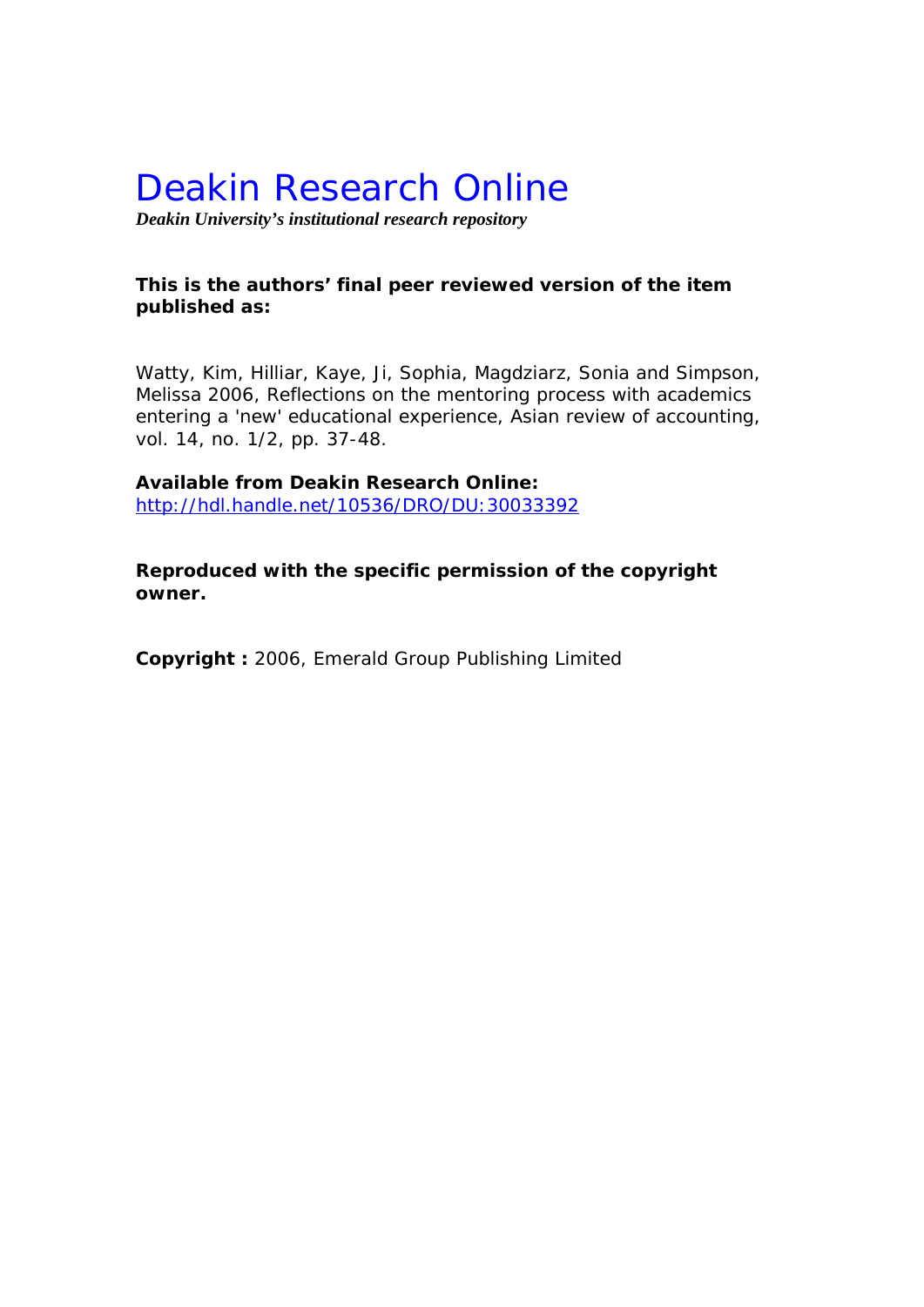# **Reflections on the mentoring process with academics entering a "new" educational experience**

**Kim Watty,** *RMIT University, Melbourne, Australia*

**Kaye Hilliar,** *RMIT University, Melbourne, Australia*

**Sophia Ji,** *RMIT University, Melbourne, Australia*

**Sonia Magdziarz,** *RMIT University, Melbourne, Australia*

# **Melissa Simpson,** *RMIT University, Melbourne, Australia*

**Purpose** – Increasingly, academics new to higher education find themselves in a "publish or perish" environment, with little if any formal or informal support structures. This is a situation that many academics have faced and lamented. The discussion in this paper emanates from the objective of seeking to change this environment. The mentoring provided an opportunity to work collaboratively with accounting academics who are new to the higher education sector, and focuses on developing and/or enhancing a scholarly approach to teaching and learning.

**Design/methodology/approach** – The reflective practitioner model provides the theoretical framework that underpins this mentoring process. The discussion in this research paper provides an opportunity to explore this mentoring process, primarily aimed at developing and encouraging a scholarly approach to teaching and learning by academics new to the environment. Data on the process were collected using a survey questionnaire and as a result of informal discussions during the mentoring process.

**Findings** – The findings indicate an overall positive response to the process for both the mentor and the mentee and the achievement of the planned research outcomes.

**Originality/value** – The discussion in this paper outlines a framework and process that others may follow when mentoring academics entering a "new" educational experience.

**Keyword(s):** Mentoring; Accounting; Higher education; Teaching; Learning.

# **Introduction**

This paper is the result of a mentoring project undertaken at the school level, aimed at developing a scholarly approach to teaching and learning with academics entering a new educational experience.

A common criticism by staff is the lack of guidance and mentoring afforded to new researchers in higher education (HE). From the experience of the mentor in this project, engaging new researchers in a collaborative manner has not been a key feature of the school's culture. The result has been a school that relies heavily on a very small number of researchers, mainly of professorial status who, as evidenced by their position, have already achieved recognition as established researchers. For academics new to the school or those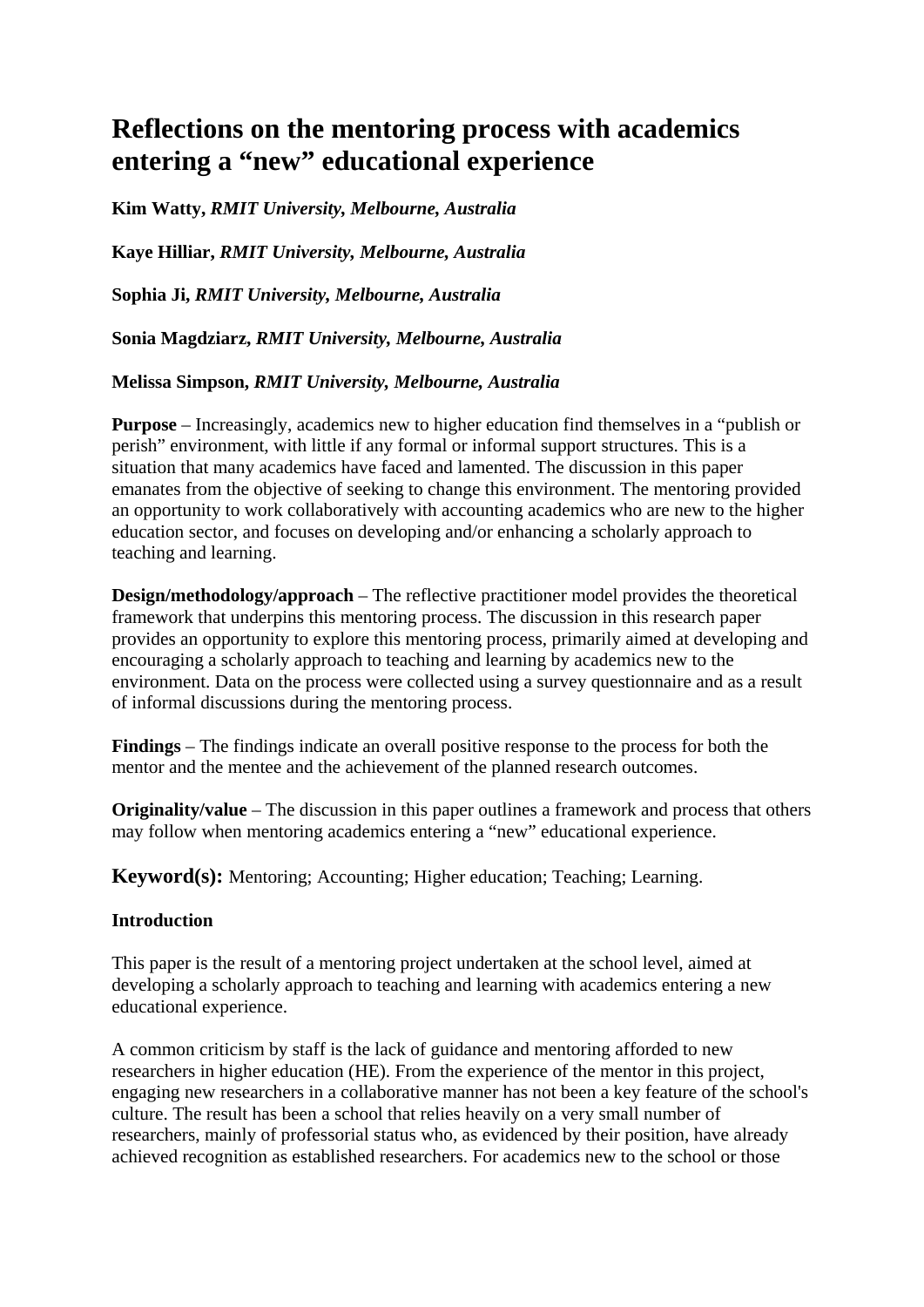now in a position to focus on research activities, the road is uncertain, and for some, seemingly daunting.

It is within this context that this research group was established and the process of informal mentoring begun. (The Appendix profiles staff involved in the mentoring group.)

# **Improving accounting education**

Concerns about the quality of accounting education at the international level were detailed in the reports of the Accounting Education Change Commission (1990) in the USA. At the national level, the report of the review of the accounting discipline in Australia by the then Department of Employment, Education and Training (DEET, 1990) detailed similar concerns.

The Accounting Education Change Commission (AECC) was established as a result of issues of concern with the quality of accounting education and accounting graduates raised in two defining reports about accounting education in the USA –the American Accounting Association's (AAA's) 1986 Bedford Report (American Accounting Association Committee on Future Structure Content and Scope of Accounting Education (Bedford Committee) (1986)) and the report issued by the chief executives of the Big 5 (then Big 8) accounting firms (Arthur Andersen & Co. *et al.*, 1989). Both reports were critical of a tertiary accounting education process that graduated students lacking many of the attributes and skills deemed essential in the contemporary business environment. Although US based, these reports have been viewed subsequently as having relevance to the development and improvement of accounting programs in other parts of the world, including Australasia (Carr and Mathews, 2002).

In Australia, a discipline review of accounting education commenced in March 1989 and covered accounting programs in 49 government-funded HE institutions which made up the then binary system of HE. The findings of the review were published in *Accounting in Higher Education: Report of the Review of the Accounting Discipline in Higher Education* (DEET, 1990) commonly referred to as The Mathews Report. The findings of the Mathews Report are described as a "litany of woe" by Macve (1992, p. 29), who cites long periods of chronic neglect of the discipline, inadequate resourcing and discriminatory funding by institutions, resulting in the diversion of resources from the accounting discipline to other disciplines, and increasing staff to student ratios. In another comment on the Mathews Report, Tippett (1992) appears equally concerned, referring to the plight of accounting education in Australia.

As global criticism of accounting education continued, accounting education research expanded, primarily focussed on pedagogic issues of quality, such as the design, content, assessment and delivery of accounting education courses and programs. In particular, research about teaching methods in accounting education was popular during the 1990s (Cooper, 2001). This research revolved around the desire to improve the quality of teaching and learning in universities and, for many disciplines, a body of empirical research is now available to support this endeavour. However, the effectiveness of this research in achieving significant and pervasive changes in accounting programs is questioned in a recent, extensive review of accounting education in the USA (Albrecht and Sack, 2000, p. 4). These findings are consistent with those of Adler *et al.* (2000) who concluded that impediments to the development of learner-centred approaches to accounting education in Australia and New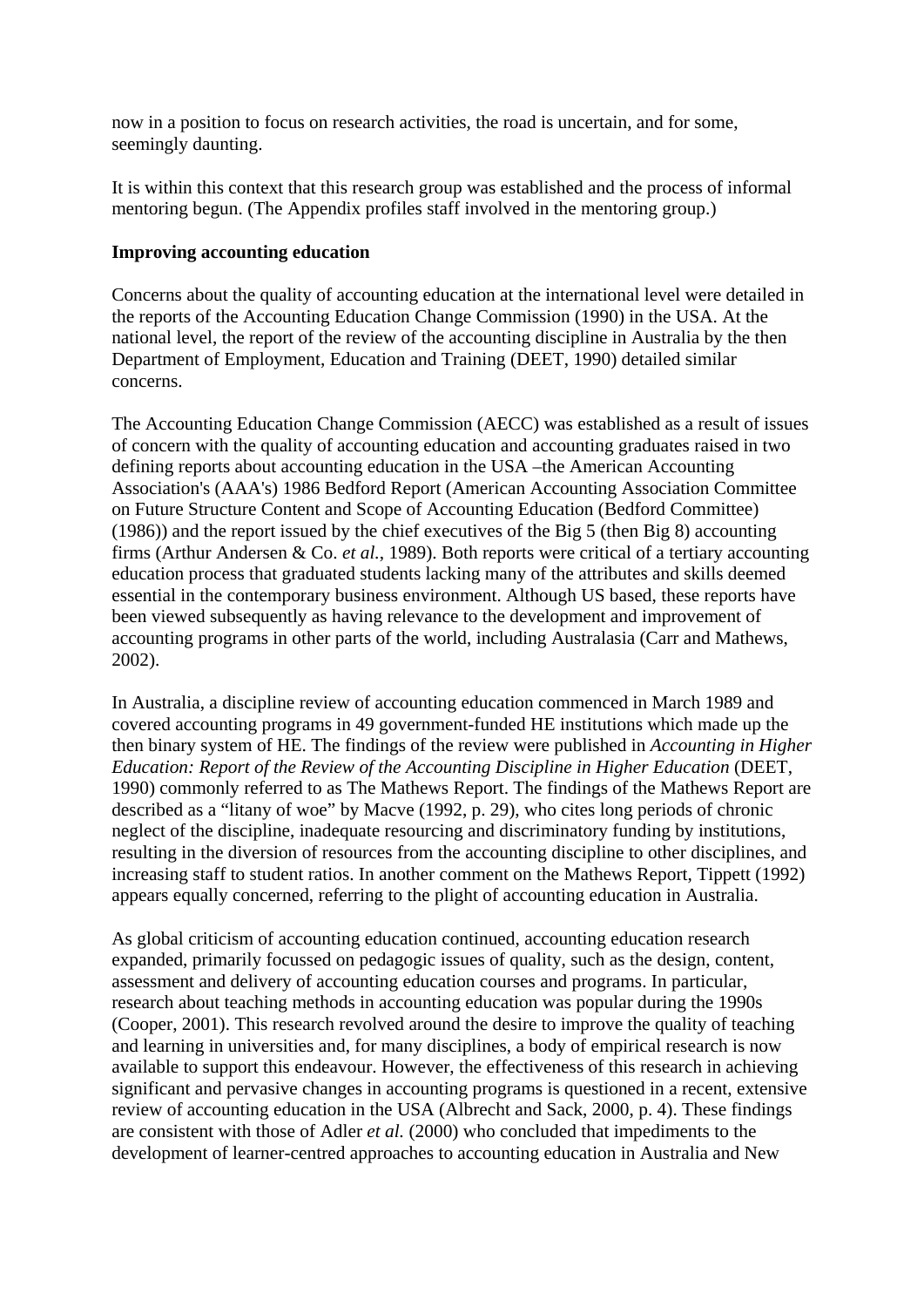Zealand have restricted any real or substantial change in the design of undergraduate accounting programs.

The impediments are defined by these authors as a lack of student readiness, inadequate educator support mechanisms and non-reflective teacher practices (Adler *et al.*, 2000, p. 113). While academics may have little control over the first two listed impediments (student readiness and educator support) it is the third listed impediment (non-reflective teacher practices) over which they do have control. For this reason it is of particular interest to the mentoring process described in this paper.

Adler *et al.* (2000) describe some indicative practices of non-reflective educators. These include: failure to read the literature; failure to collect usable student feedback for improvement; and failure to break the mould of "teaching as we were taught". The authors argue that positive and sustainable improvements in accounting education may only be progressed if a more vigorous and proactive approach is taken to the change agenda. This proactive approach necessitates the development of a scholarly approach to teaching and learning by all academics, that may be evidenced by activities such as reading and understanding the relevant literature, collecting and acting on student feedback and recognising that the higher education sector today is vastly different from that of the past. This is particularly so as global, mass education has fundamentally changed the student cohorts that now enrol in accounting education programmes. As a consequence, there is a requirement to re-evaluate our teaching and learning practices.

The mentoring process described in this paper is presented as one example of a vigorous and proactive approach to promoting change and improvement in accounting education. To recall, an important goal of the process is to develop a scholarly approach to teaching and learning with academics entering a new educational experience.

# **Mentoring**

Perceptions of mentoring vary and as a consequence, there are different ways of conducting and participating in a mentoring process (Shea, 1992). Similarly, the role of the mentor has been referred to in a variety of contradictory terms that have included "an ambiguous authority figure" (Stodgill cited in Clutterbuck, 1991), "an interpersonal relationship" (Baker, 2002) and "a mixture of parent and peer" (Levinson *et al.*, 1979). As a consequence of these variations in defining the mentoring process and the role of the mentor, there is some uncertainly about the nature of activities that may be considered as mentoring. Jacobi (1991, p. 505) suggests that because of an absence of a widely accepted operational definition of mentoring, research in the area "subsumes several distinct kinds of interpersonal relationships". These relationships may be accepting and supportive, allow for the sharing of privileged information, provide advice and guidance and extend protection (Jacobi, 1991).

While not planned, the mentoring group established for new academics and reported in this paper is comprised of women only. It has been suggested that in an environment where most senior academics are male, women have fewer mentoring opportunities than their male counterparts. This results in the need to establish more formal mentoring opportunities for female academics, particularly, "new" academic women (Quinlan, 1999).

Woodd (1997, p. 333) identifies three primary areas of mentoring in higher education: mentoring of students; mentoring of trainees studying for a qualification; and the third,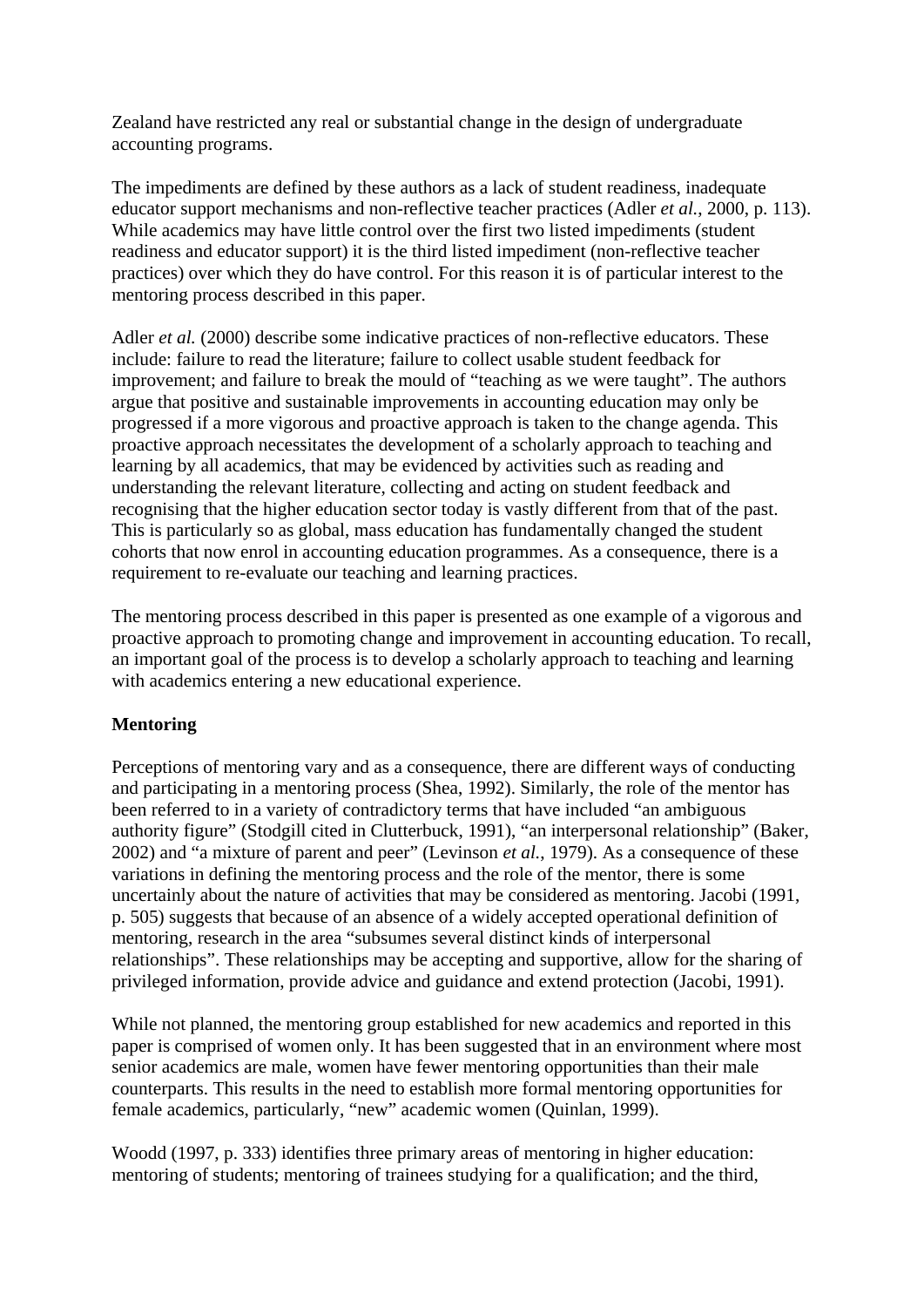"support for teaching staff as they enter a new establishment". It is this third area of mentoring that provides one way of considering this discussion of mentoring that focuses on developing a scholarly approach to teaching and learning.

A different perspective of mentoring is presented by Shapiro *et al.* (1978). Their perspective is critical of the value of role modelling and formal mentoring of professional women. Instead they refer to a continuum of relationships providing the potential to assist women in traditionally male-dominated professions. At one end of the continuum is the support provided by an individual mentor – "go find yourself a mentor" (Shapiro *et al.*, 1978, p. 55) defined in paternalistic terms. At the other end is the relationship referred to as "peer pals", identified as a relationship between peers, helping each other to succeed. This is achieved through the sharing of information and providing sounding boards and advice for one another. Peer pals help each other and help themselves. Blackwell's (1989) study of new lecturers at a UK university found that differences in status had the potential to negatively influence the mentoring relationship. For this reason he does not recommend that professors mentor new academic staff.

Woodd (1997, p. 341) provides an enlightened overview of the process referred to as "mentoring":

Mentoring is similar to management, as it can be implemented in a variety of styles and varying degrees of skills, much dependent on the beliefs and values of the day. The vast number of theories and texts on human behaviour shows its diversity. If it were a simple science everyone would be a master of it.

In their study of teacher education, Maynard and Furlong (1993) refer to three models of mentoring – the competency model, the apprenticeship model and the reflective practitioner.

The competency model is focused on developing teaching practice involving practical training against a set of predetermined and predefined competencies. Maynard and Furlong (1993) refer to the mentor as taking on the role of systematic trainer, observing the trainee and providing feedback. In higher education, flexibility of teaching practice is a key issue, particularly as student cohorts become more diverse and students' expectations and requirements differ. The competency model is not considered as an appropriate framework for the mentoring process undertaken and reported in this paper.

The apprenticeship model refers to experience gained by working alongside and observing an experienced practitioner (teacher). In some instances, this model may seem appropriate in higher education; however it is suggested that observation of experienced teachers does not guarantee the development of scholarly approach to teaching and learning.

It is the third model espoused by Maynard and Furlong (1993), the reflective practitioner model, that best describes the intended approach to this research project. That is, the notion of drawing together academic staff "new to the educational establishment" with a focus on sharing ideas and encouraging the mentees to examine their practice in a non-hierarchical and non-judgmental way. In addition, and importantly, the mentor is involved in the process as a learner in the same way as the mentees (Woodd, 1993).

As measures of teaching quality increasingly dominate the working lives of academics, there is an expectation that academic staff not only research their discipline, but also research their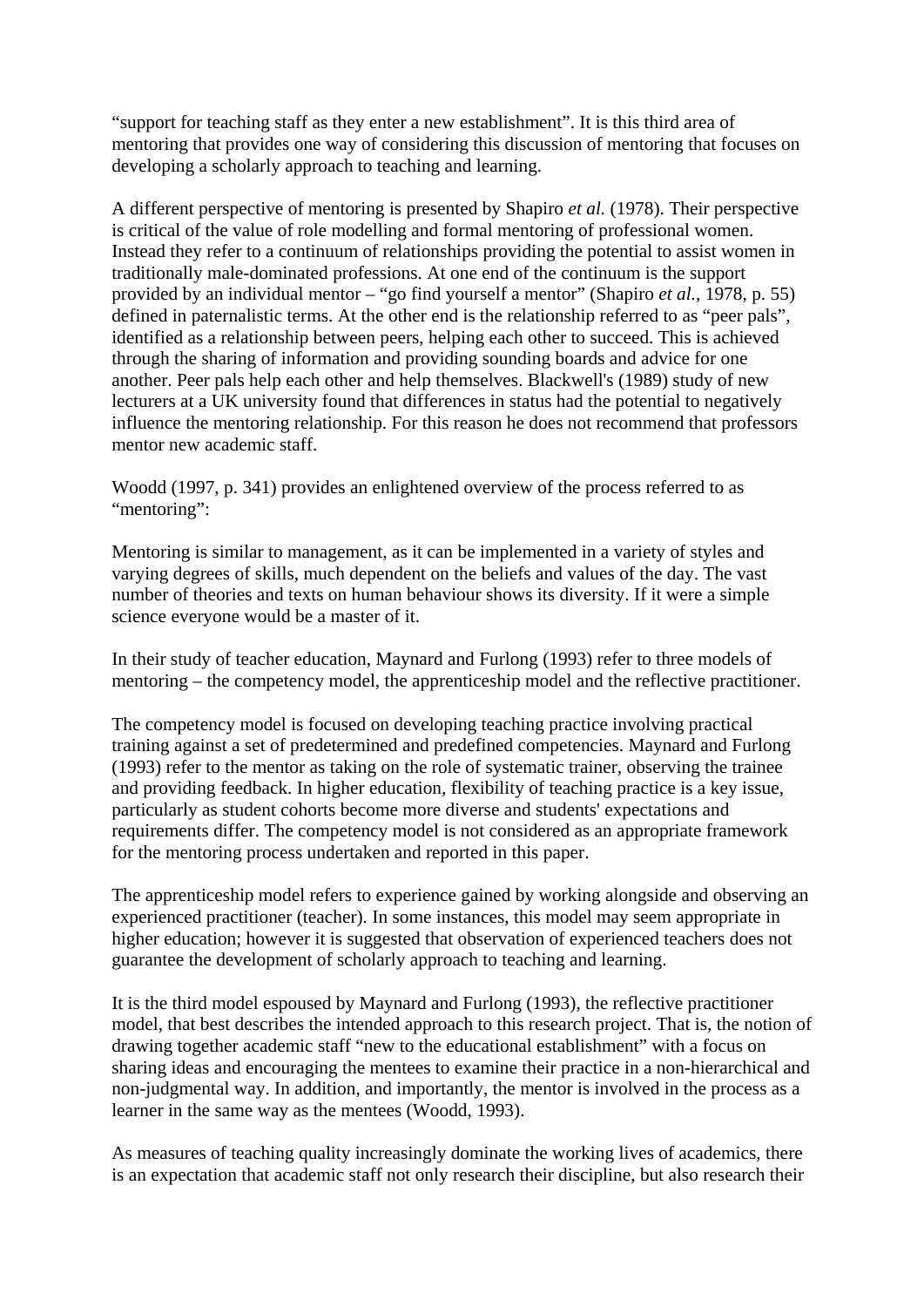teaching practice. Developing a scholarly approach to teaching and learning requires an understanding of the literature around teaching in HE generally, and accounting education specifically. This knowledge enhances an academic's ability to make informed changes and improvement in course design – a sometimes difficult task for seasoned academics, let alone those new to the teaching environment.

Another common thread for staff involved in this project is that they are entering a "new to them" educational experience. Some of the participants have many years experience in accounting education while others have less. Each brings a different perspective to the research project, and their newness to the educational experience of student-centred assessment in HE adds a unique perspective.

In the initial stages of the research project, the key drivers were: encouraging staff "new to the establishment" to develop a scholarly approach to teaching and learning; de-mystifying the research process; and "getting some runs on the board" in terms of a conference presentation and a refereed journal article. It should be noted that the mentoring process provided the framework for the progress of this newly created research team. Throughout the process the key focus was on writing a research paper for an assessment conference. Mentoring, simply yet importantly, provided the impetus to achieve this common goal.

The discussion that follows tells the story of the mentoring process, including the outcomes to date.

# **Establishing a goal**

Having recognised an interest in teaching and learning exhibited by the mentees, the mentor was keen to encourage this interest and develop a scholarly, reflective approach to improvement in teaching and learning. A call for papers for a local, refereed conference about student-centred assessment provided a focus and the starting point for the process.

A copy of the call for papers was distributed to the four staff with an offer of meeting to discuss how the group might work together with the aim of submitting a research paper. The response from all staff was immediate and an initial meeting was arranged. During discussions in that meeting, it became clear that the reflective practitioner model identified by Maynard and Furlong (1993), would provide a framework for considering the process that the group were undertaking. This model is concerned with providing encouragement and support to academics/teaching staff entering a "new establishment". These staff are not necessarily new to teaching as such, but share a common bond as individuals entering a "new to them" education setting. The mentees in the research group reflected this categorisation. Further, this model requires that the "mentor move from being a model and instructor to being a coenquirer" (Maynard and Furlong 1993, p. 82).

# **Not another meeting!**

Academics bemoan the increasing number of meetings attended in the current accountabilitydriven HE sector, and the lack of tangible output that often results. For the mentees in this process, their newness to the sector meant that they had not yet made commitments to committee membership. However, they were undertaking relatively high teaching loads – not uncommon for newly-appointed staff.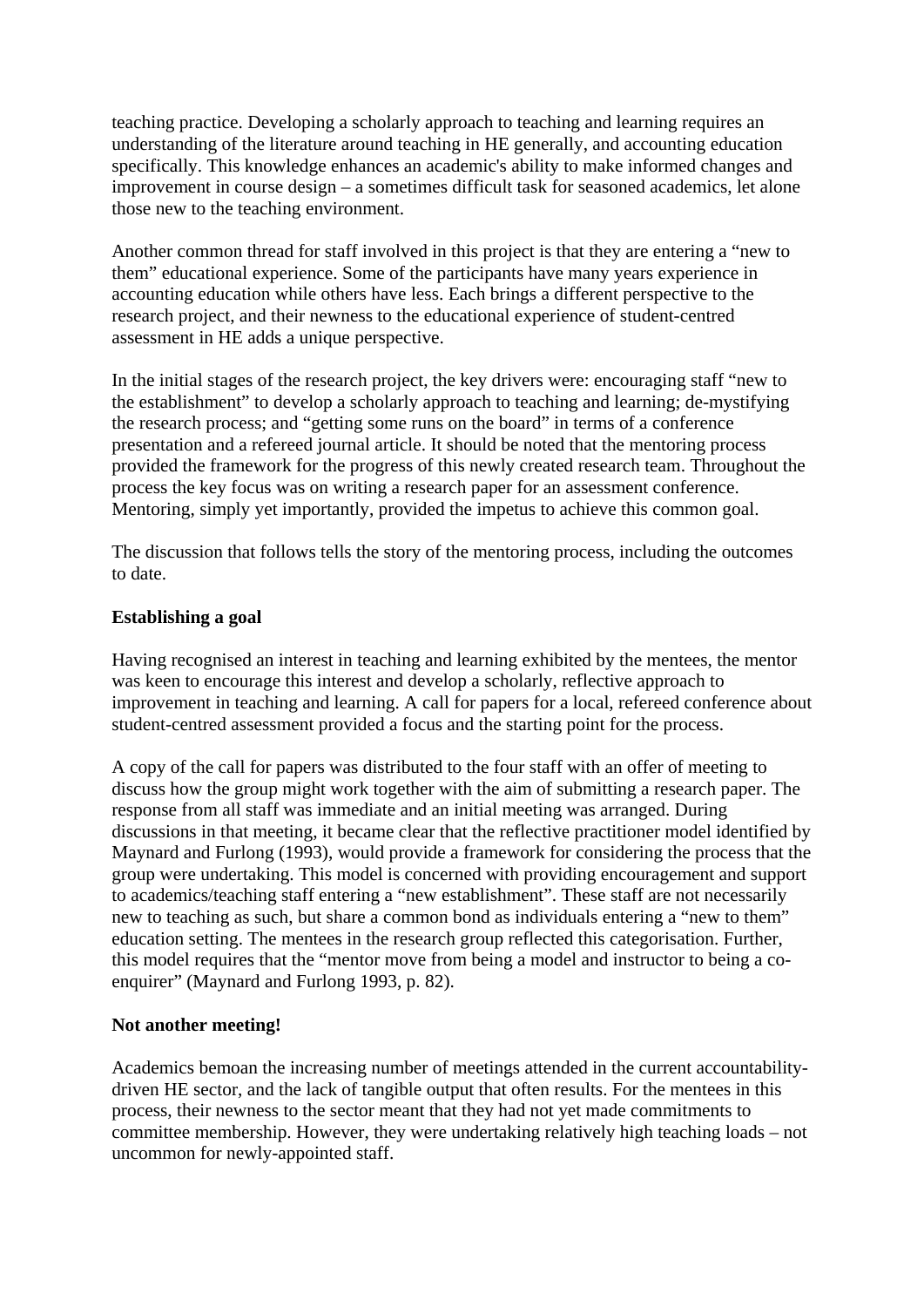The mentoring group met several times prior to developing a structure for the paper on student-centred assessment in accounting education. Prior to each meeting, reading material was identified and distributed by both the mentor and the school research librarian. In particular, the school research librarian provided additional and valuable guidance about researching appropriate databases and sources. Discussion at each meeting reflected the content in these papers. Initially, the mentor provided the reading materials, but as time progressed, the mentees would locate and distribute other articles of relevance. This was an encouraging sign.

After three meetings and a discussion about how the first research paper on student assessment might be structured, it was agreed, at the mentor's initiative, that the mentees would meet as a group without the mentor. This provided an opportunity for mentees to discuss how they would like the research to proceed without the influence of the mentor. The mentee group met twice and then requested that the mentor attend the next meeting.

It was apparent to the mentor that members of the research team were contextualising the issues raised in the literature to their own teaching practice. Mentors expressed their amazement about the value and relevance of the work of many researchers of teaching and learning in HE (particularly Ramsden (1992) and Rowntree (1977) and also the considerable literature now available in the accounting education journals). The group considered this literature as fundamental in developing a scholarly approach to their teaching and learning. Yet, without the mentoring process, these academics most certainly would not have been exposed to this literature in a timely manner. As the mentor reflected with the group, there are many academics who have never read this valuable body of literature that directly informs one of our core activities – teaching and learning.

#### **Issues to resolve**

Each of the mentees had undertaken relevant reading and were developing confidence in their ability to articulate their ideas, based on their increased understanding and familiarity with the literature around teaching in HE generally and accounting education specifically. What the group found difficult was the ability to focus on the aim of their first research paper by drawing together the various strands of the literature. Issues around lack of clarity and the subsequent potential for time wasting were of concern to the group. In this instance, the mentor was able to provide valuable guidance and identify and clarify a structure to form the outline for the developing research paper.

A second issue for the group reflected the different discipline backgrounds of the mentees. Three of the four mentees had accounting as their primary discipline and the fourth had law.

The literature in this area provided some insights into the thoughts and experiences of others about cross-disciplinary matters. Becher (1989) suggests that the work practices of academics vary according to their discipline because they respond to different intellectual challenges. He further suggests that the discipline is more conspicuous than the paradigm through which academics view the purpose of their work, rely on different methods and frameworks and accept different types of value. However, like paradigms, disciplines produce and embody a culture (Toma, 1997). In an ethnographic study of the culture of academic accounting departments in three Australian and one British university, Bellamy (1999), using a modified framework from Clark (1983), found that culture is discernible at the discipline level.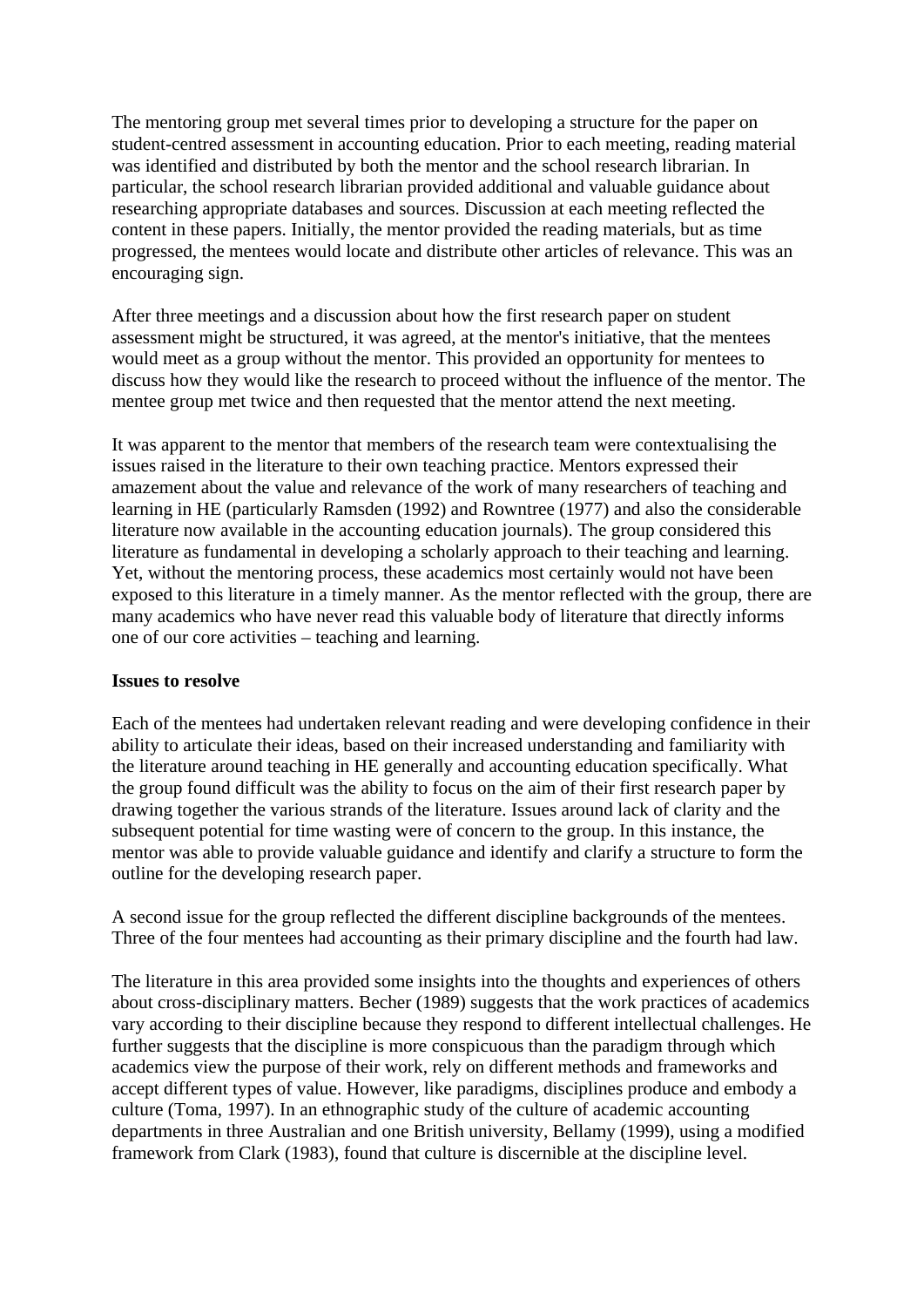The research of these authors presents a view that an academic's discipline has an impact on the way they view the nature of their academic work, the production of knowledge and the type of work that they value. From the perspective of the mentoring group, the differences in academic disciplines played out in various forms including interpretation and application of the literature and the style of written communication. While these issues were apparent and did cause some concerns for the group, their impact was not insurmountable, primarily because of the group's ability to raise and discuss issues of concern. At times, these issues were raised by individuals with the mentor, but the issue was always brought back to the group for resolution.

# **Research outcomes and mentoring**

The mentoring group was formed in the first semester of employment in the School for each of the mentees. After 12 months the research group had prepared and presented two research papers for two different academic conferences. In addition, the following outstanding outcomes have been achieved by individual members of the group. While there is no evidence that the mentoring process was directly responsible for these outcomes, there is reason to suggest that the research activities of the group, as a result of the mentoring process, enhanced the likelihood of them.

M1 was nominated in 2005 as part of a group teaching award in the category of Studentcentred Teaching at her university. She presented one of the research papers emanating from the mentoring group at an academic conference in late 2004. In addition, she is actively pursuing research for two papers. The first is focused on the writing apprehension skills of students. The second is on the impact of a specific assessment tool as a motivating factor for student-centred learning. She is in the process of developing a PhD research proposal in the area of accounting education and was recently promoted from a Lecturer A to Level B after external advertising of the position. M1 provided the following feedback:

The mentoring process was invaluable in guiding me to the education literature and introducing me to conference presentations. It also gave me the confidence to continue writing and researching in academia and the support and encouragement from the mentor was extremely valuable.

M2 provided the following details of her progress to date:

As a team member preparing a paper on assessment it was necessary to be able to reach consensus about the material we were reviewing. The mentor provided an invaluable resource on providing a clear and logical path to gaining consensus and turning theoretical concepts into a practical approach that can be utilised as a practitioner. My current teaching is in courses with large student numbers (over 1,000 per year) where the number of students is at times overwhelming. The knowledge I have gained from this experience has impacted on my ability to convince colleagues of the importance of assessment from a student's perspective. This I believe has improved the students' experience without unduly increasing academic workload. This was reflected in my nomination for a teaching award in 2004 by a colleague. I am also currently enrolled in a masters program. Again the knowledge I gained from the writing of an academic paper, particularly in relation to research skills, has assisted me in researching and writing.

M3 provided the following feedback of her progress to date: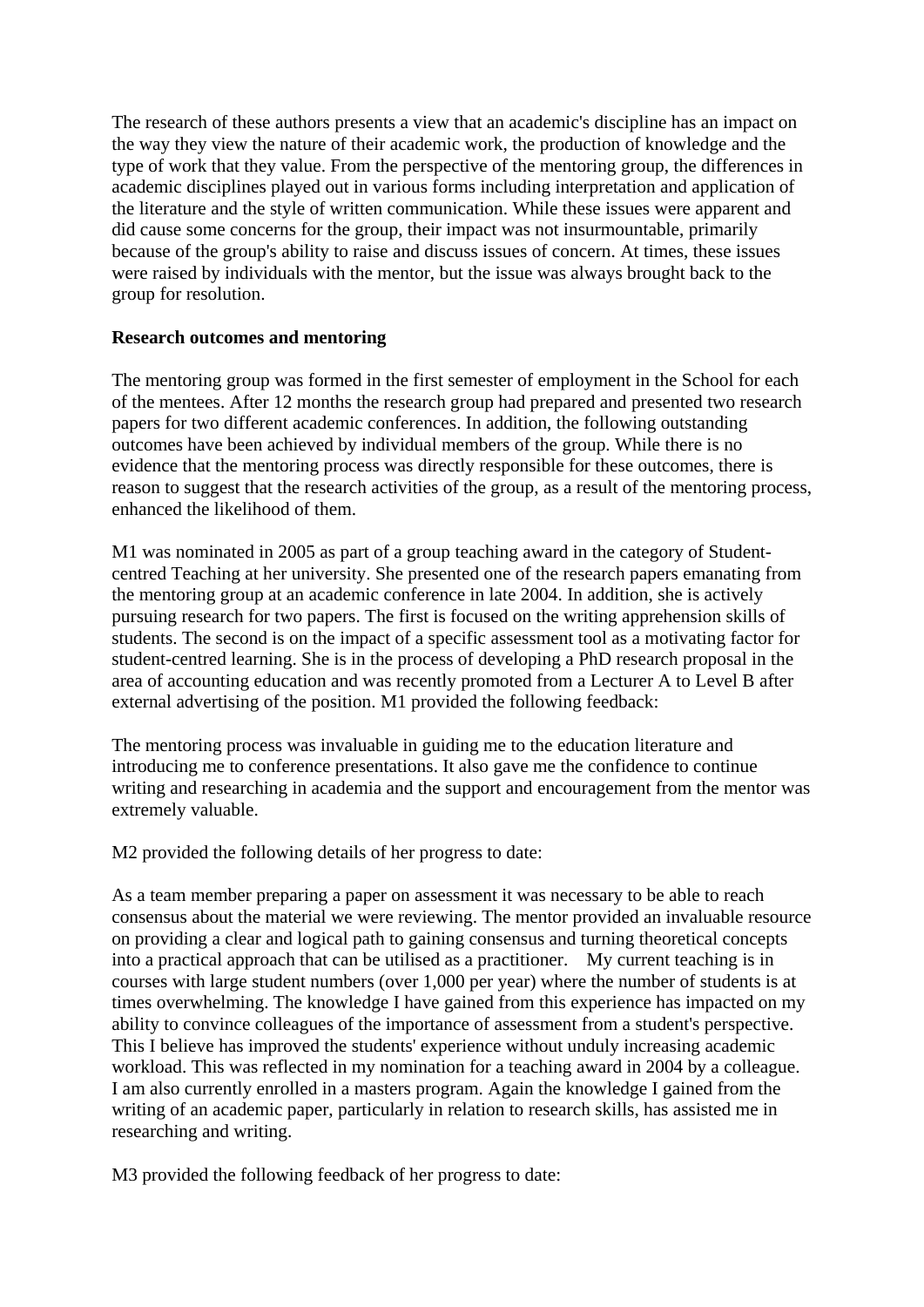The process of researching the paper and consequent introduction to the education literature provided me with the tools necessary to design an assessment regime which was recognised as student-centred by a Faculty of Business teaching award within my first year of full-time teaching. It has also provided me with the confidence to present at two conferences in that period, and to commence active research towards publications in both my own field, and in teaching publications. I plan to enrol in my PhD before the end of the year (within 12 months of completing the paper).

M4 developed her early academic career from a contract base engagement to ongoing staff employment. Her teaching style, which has been deeply influenced by the mentoring process, has been positively recognised by students as measured by student feedback. She recently secured a competitive research grant which followed her first research paper with the mentoring group. Currently, she is actively researching for her Masters degree.

As a result of the mentoring process, the approach of mentees to their teaching and learning research and practice closely aligns with that described by Adler *et al.* (2000) as "the reflective educator" in accounting education. The mentees in the group do read the relevant literature, do collect, value and act on student feedback for improvements and do continue to develop innovative teaching practices that question traditional practices. There is evidence that the mentoring process has been a vigorous and proactive approach as suggested by Adler *et al.* (2000) and reflective as suggested by Maynard and Furlong (1993).

# **Reflections of the mentees**

A survey was sent to each of the four mentees to gather their views of the mentoring process. Mentees were invited to answer seven questions, having reflected upon the mentoring process.

In response to the first question – "What did you think the mentoring process would provide?" – all respondents referred to the opportunities to collaborate with peers; receive guidance about research (where to start, what to write, relevant literature); develop a deeper understanding of issues around assessment; and receive regular feedback from the mentor.

All respondents agreed that their expectations had been met, including one mentee who indicated that the research outcomes were beyond her expectations.

Respondents were asked to reflect on the positive and negative aspects of the process. Positive aspects included: learning about the different environment in higher education; developing confidence; friendship; becoming familiar with the literature; contextualising the literature through discussion with colleagues; learning from others in the group; meeting with the mentor in groups or individually and then having the opportunity to meet without the mentor; improved teaching practice; and group support.

Two negative aspects were identified by respondents. The first related to cross-disciplinary issues as they relate to academics from the law discipline and the accounting discipline. These discipline differences were clearly evident in the style of writing and referencing used by law and accounting academics. As a group, all were mindful of the need to prepare a research paper that was written using a consistent language style and referencing. Ensuring that this occurred required sensitivity and tact on the part of all group members. The second issue was around delivering to timelines. Not surprisingly (and reflecting the general working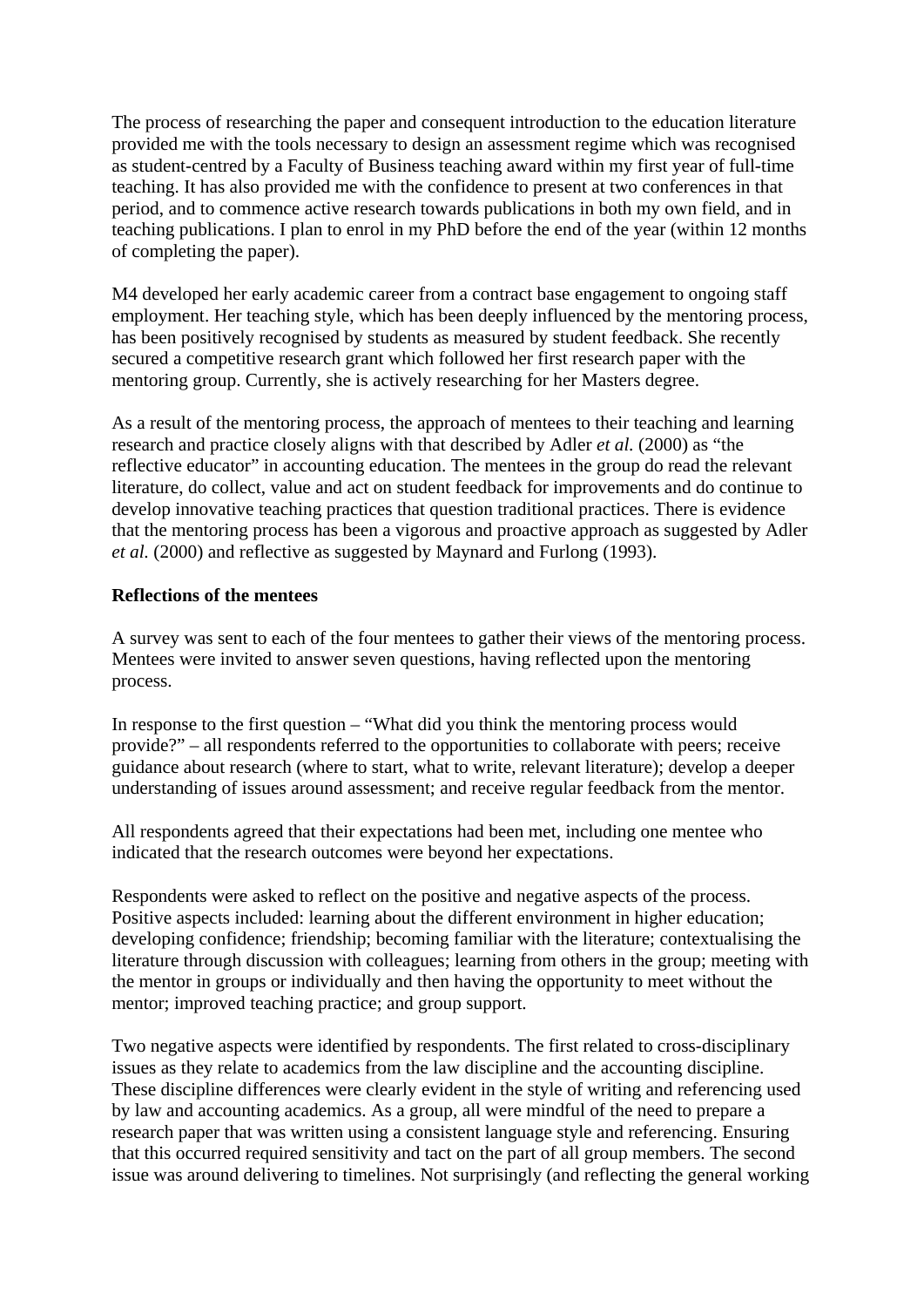environment) adhering to agreed timelines was a higher priority for some mentees over others. Having recognised this, the mentor adopted a lead role in communications around adherence to deadlines. This approach resulted in improved adherence by group members.

When asked if anything surprised the mentees about the process, respondents indicated that the amount of time it took to form a common understanding of the task was surprising. Also the difficulties of working on a joint paper with four other colleagues were raised as was the value of investigating the literature around teaching and learning.

Suggestions for improving the process included ensuring that staff from the same discipline are grouped in the first instance, more regular meetings and more time to have more meetings and work on the research project.

In the final question, mentees were asked to reflect on how the process added value to their working lives. Responses indicated that the development of a scholarly approach to teaching and learning and in particular assessment, provided a solid foundation for scholarly reflection of their practice and instigating change for continuous improvement. In addition, respondents indicated an increased level of confidence in initiating change as a result of their knowledge of the literature.

# **Reflections of the mentor**

The motivation to initiate the mentoring group came from the mentor's own experience of a lack of mentoring for academics new to an educational environment. Often the mentor had lamented this occurrence and on completion of her PhD it seemed the time was right to remedy those concerns. In addition, it was clear that there was a group of new staff that showed an interest in developing a scholarly approach to teaching and learning, by their attendance at teaching and learning events and general interest in the learning outcomes of students. Clearly, these were motivated staff that showed an interest in developing a scholarly approach to their teaching and learning; an approach the mentor believed was necessary in developing the confidence of the mentees to initiate changes in their course design. These changes were sometimes at odds with existing staff who had been teaching in the subject area for many years.

From discussions with the mentees as part of a group, and individually, the key aspect of concern revolved around discipline differences and adhering to deadlines. The potential impact of discipline differences on the working lives of academics has been discussed earlier in this paper with reference to the relevant literature. The experience of this mentoring group accords with the findings in that literature.

With regard to the meeting of deadlines, there is anecdotal evidence that this is not a high priority for some academics and, it is suggested, reflects the realities of working in the academy.

Providing an opportunity for mentees to meet without the mentor proved to be valuable. Mentees were able to share their thoughts and also issues of concern regarding the research project. For example, after two meetings without the mentor, the mentees requested a meeting with the specific purpose of providing a clear structure for the research paper. This was an area identified by the mentees, as a group, where clearer guidance from the mentor was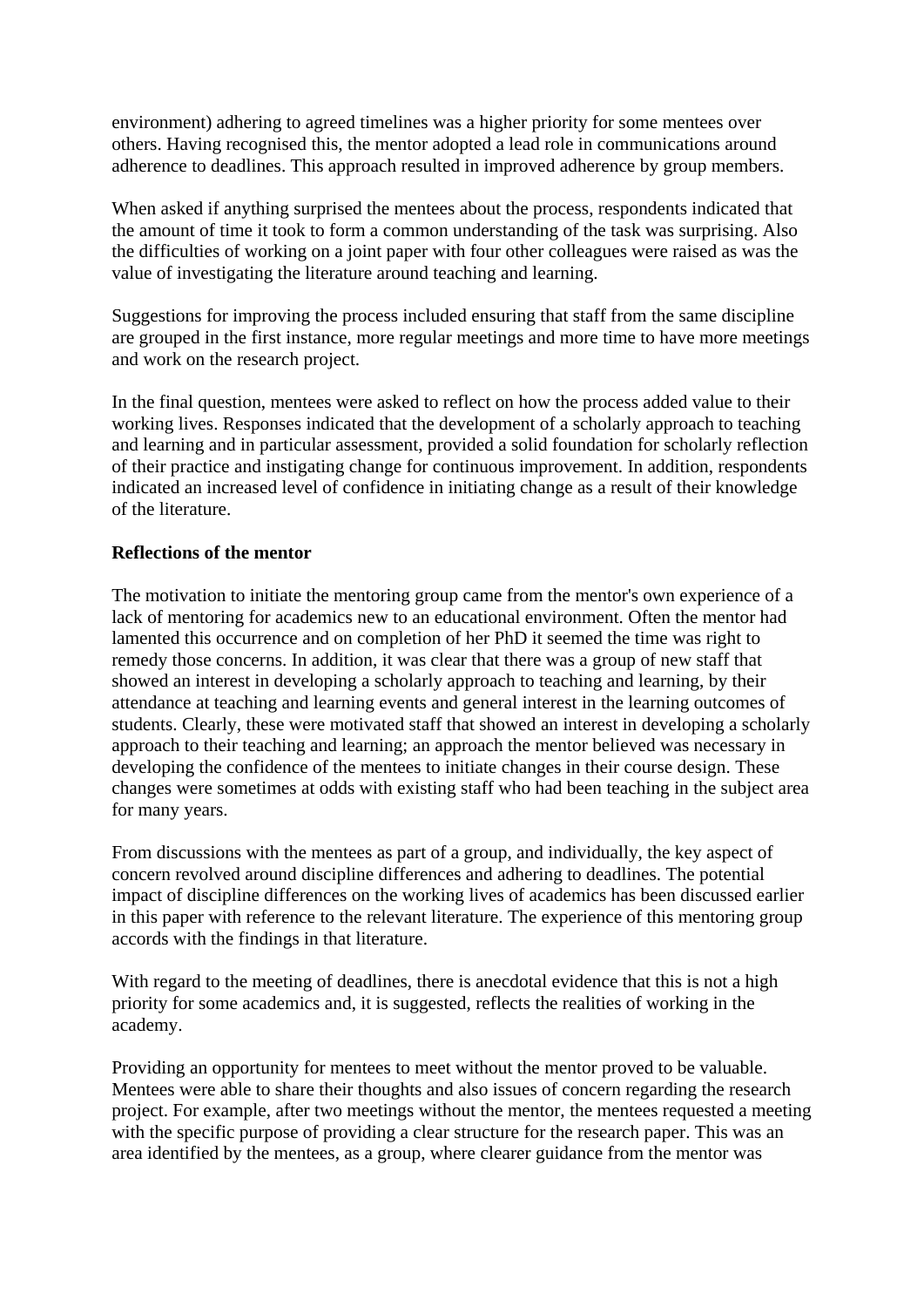required. Requesting the meeting with this specific purpose potentially shortened what might have been a more drawn out process.

One aspect of surprise to the mentor was the continued enthusiasm of the mentees and their commitment to meetings and ongoing research of the literature. As academic workloads increased throughout the semester, there was ample opportunity provided by the mentor for mentees to leave the group because of unforeseen pressure, with an accompanying invitation to rejoin at a more suitable time. These pressures did eventuate; however each of the mentees continued working with the group.

The most challenging issues for the mentor was ensuring that issues of concern (crossdisciplinary and meeting deadlines) were openly discussed in the group to ensure that mentees felt supported as individuals and as part of a group.

# **The challenges ahead**

The outcomes from the process are both tangible, in terms of conference presentations, research papers and staff development and intangible, in terms of developing confidence, friendship and a demystifying of the research process. The mentees have been encouraged to continue their research of teaching and learning issues. To date, two of the mentees have continued this in a formal manner.

A key challenge now is to ensure that another mentoring process is commenced with academics who may not be new to the institution, but are new to research. This in itself will provide new and different challenges for the group, not the least being the lack of motivation that potentially exists with longer-term academic staff whose focus is on teaching and learning in the absence of a scholarly approach (i.e. reference to the literature to reflect and improve practice).

To recall, the driving factors for the success of this mentoring project were the motivation of all staff involved in the process and the deadline to prepare a research paper on assessment practice for a targeted conference. While the latter is easily replicated, the former is often problematic.

# **References**

Accounting Education Change Commission (1990), "Accounting education change commission – objectives of education for accountants: position statement one", *Issues in Accounting Education*, Vol. 5 No.2, pp.307-12.

Adler, R.W., Milne, M., Stringer, C. (2000), "Identifying and overcoming obstacles to learner-centred approaches in tertiary accounting education", *Accounting Education*, Vol. 9 No.2, pp.113-34.

Albrecht, W.S., Sack, R.J. (2000), *Accounting Education: Charting the Course through a Perilous Future*, American Accounting Association, Saratosa, FL, Accounting Education Series No. 16, .

American Accounting Association Committee on Future Structure Content and Scope of Accounting Education (Bedford Committee) (1986), "Future of accounting education: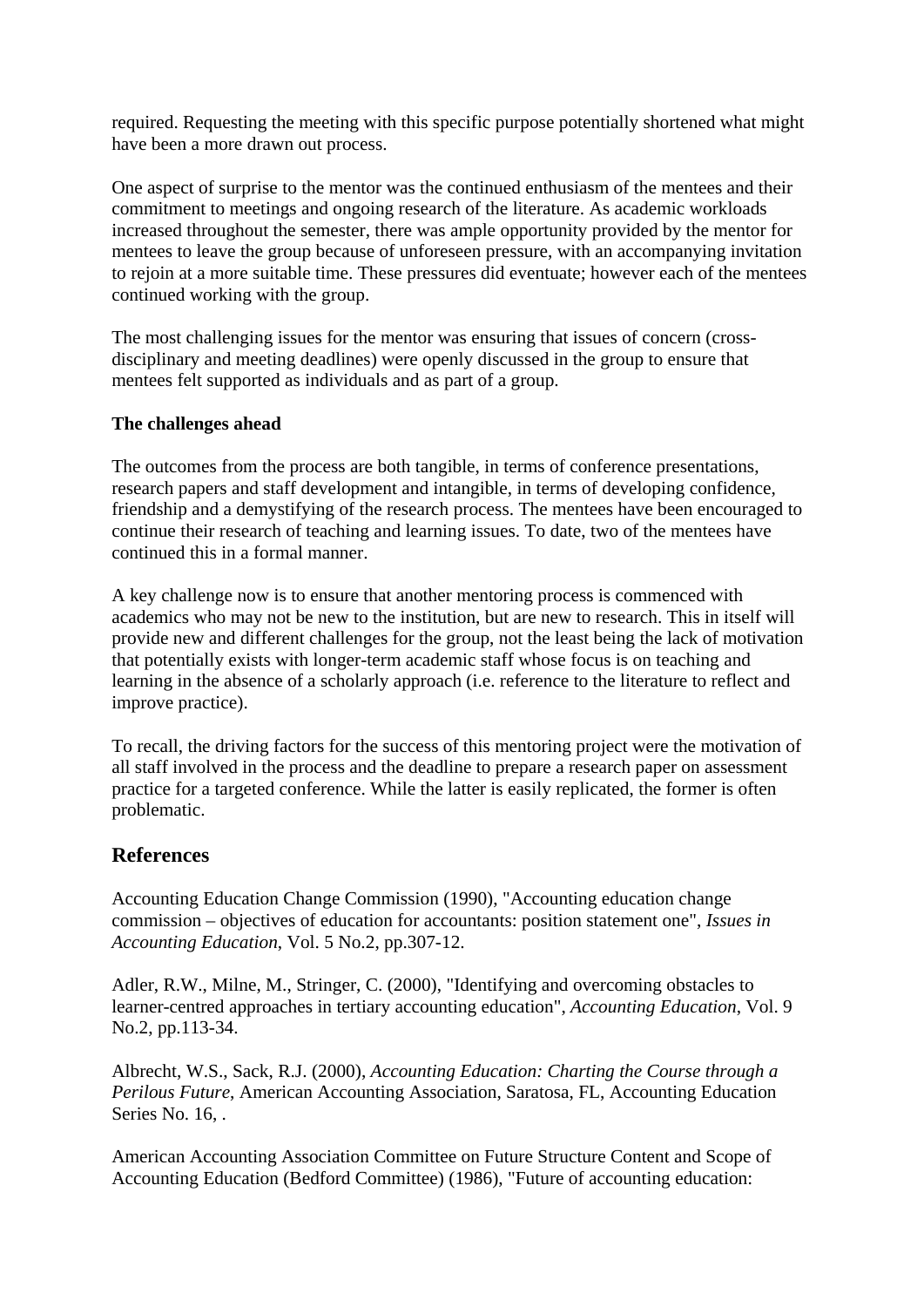preparation for the expanding profession", *Issues in Accounting Education*, Vol. 1 No.1, pp.169-90.

Arthur Andersen & Co., Arthur Young, Coopers & Lybrand, Deloitte Haskins & Sells, Ernst & Whinney, Peat Marwick Main & Co., Price Waterhouse & Touche Ross (1989), *Perspectives on Education: Capabilities for Success in the Accounting Profession*, American Accounting Association, Saratosa, FL, .

Baker, W. (2002), *Mentoring – Improving the Quality of Work Life and Organisationsal Effectiveness: A Case Study of a Formal Mentoring Programme Implemented in a Higher Education Organization*, HERDSA, Perth, .

Becher, T. (1989), *Academic Tribes and Territories: Intellectual Enquiry and the Cultures of Discipline*, The Society for Research in Higher Education & Open University Press, Milton Keynes, .

Bellamy, S. (1999), "Reshaping higher education: cultural explanations for the responses of academic accountants to enforced change", unpublished PhD thesis, Royal Melbourne Institute of Technology, Melbourne, .

Blackwell, J.E. (1989), "Mentoring: an action strategy for increasing minority faculty", *Academe*, Vol. 75 pp.8-14.

Carr, S., Mathews, M.R. (2002), "Accounting curriculum change: is it a rational academic exercise?", working paper No. 4/02, Charles Sturt University, Bathurst, .

Clark, B.R. (1983), *The Higher Education System: Academic Organization in Cross-national Perspective*, University of California Press, Berkeley, CA, .

Clutterbuck, D. (1991), *Everyone Needs a Mentor*, 2nd ed., Institute of Personnel Management, London, .

Cooper, B.J. (2001), "An investigation of the factors which impact on the approaches to learning of accountancy degree students", unpublished PhD thesis, Royal Melbourne Institute of Technology, Melbourne, .

Department of Employment Education and Training (DEET) (1990), *Accounting in Higher Education: Report of the Review of the Accounting Discipline in Higher Education*, Vol. 1, Australian Government Publishing Service, Canberra, .

Jacobi, M. (1991), "Mentoring and undergraduate academic success: a literature review", *Review of Educational Research*, Vol. 61 No.4, pp.505-32.

Levinson, D.J., Darrow, C.N., Levinson, M.H., McKee, B. (1979), *The Seasons of a Man's Life*, Alfred A. Knopf, New York, NY, .

Macve, R. (1992), "The plight of accounting education in Australia: a sense of déjà vu", *Accounting Education*, Vol. 1 No.2, pp.129-32.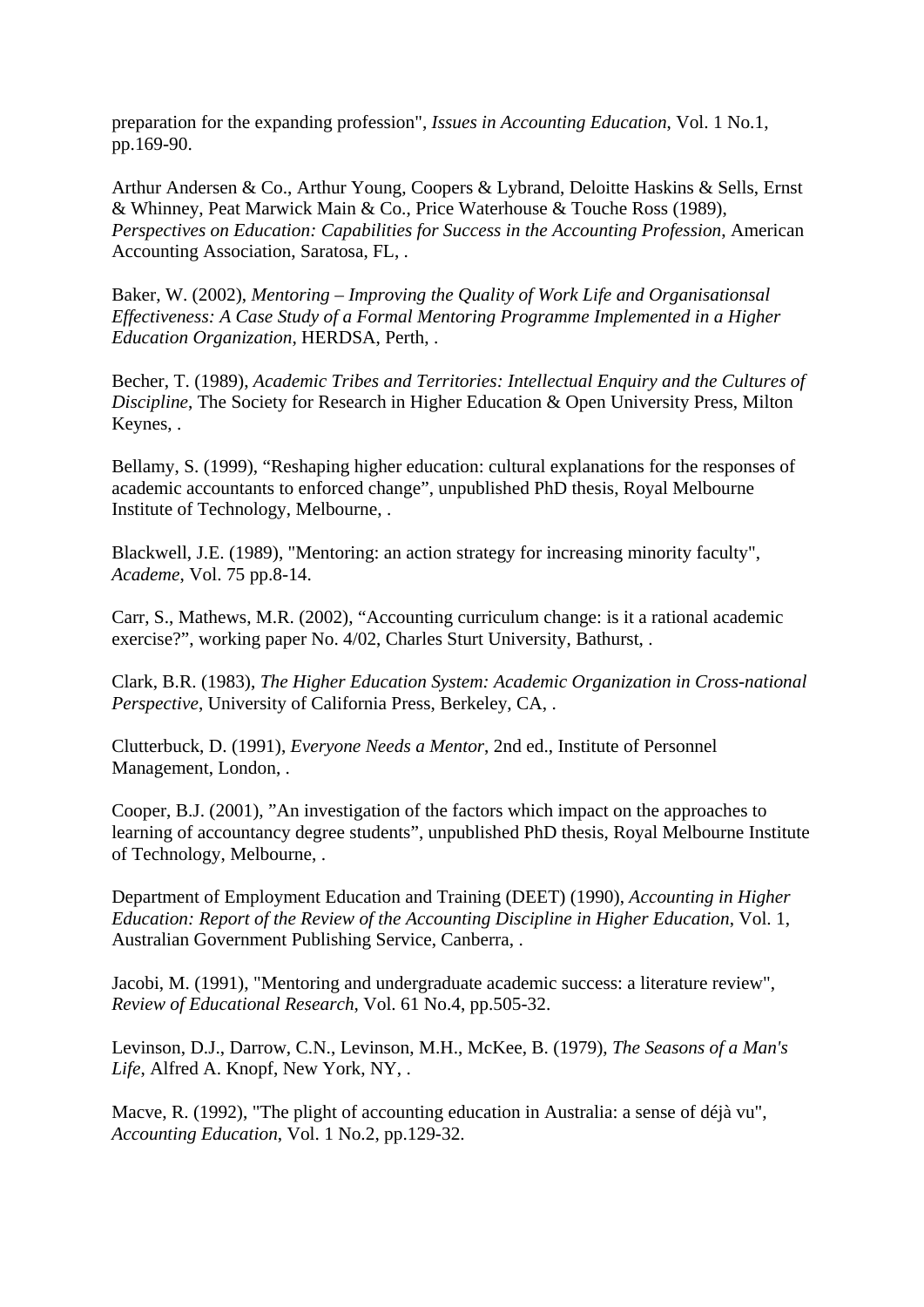Maynard, T., Furlong, J. (1993), "Learning to teach and models of mentoring", in McIntyre, D., Haggar, H., Wilkin, M. (Eds),*Mentoring: Perspectives on School Based Teacher Education*, Kogan Page, London, .

Quinlan, K.M. (1999), "Enhancing mentoring and networking of junior academic women: what, why and how?", *Journal of Higher Education Policy and Management*, Vol. 21 No.1, pp.31-42.

Ramsden, P. (1992), *Teaching and Learning in Higher Education*, Routledge, London, .

Rowntree, D. (1977), *Assessing Students: How Shall We Know Them?*, Harper & Row, London..

Shapiro, E.C., Hazeltine, F., Rowe, M. (1978), "Moving up: role models, mentors and patron systems", *Sloan Management Review*, Vol. 19 No.3, pp.51-8.

Shea, G.F. (1992), *Mentoring – A Guide to Basics*, Kogan Page, London, .

Tippett, M. (1992), "The plight of accounting education in Australia: a review article", *Accounting Education*, Vol. 1 No.2, pp.99-127.

Toma, J.D. (1997), "Alternative inquiry paradigms, faculty cultures and the definition of academic lives", *Journal of Higher Education*, Vol. 68 No.6, pp.679-705.

Woodd, M. (1993), "Gender, mentoring and networking", in Nasta, A. (Eds),*Change through Networking in Vocational Education*, Kogan Page, London, .

Woodd, M. (1997), "Mentoring in further and higher education: learning from the literature", *Education + Training*, Vol. 39 No.9, pp.333-43.

# **Appendix. Profile of the mentoring group**

The research group is all female and comprises:

- A lecturer in law, employed on a contract since July, 2004 and since on a tenured basis, previously employed in industry with two years sessional teaching experience at an interstate university.
- A lecturer in accounting employed on a tenured basis since July, 2004 with approximately 28 years teaching experience in the TAFE sector.
- A lecturer in accounting employed on a tenured basis since August, 2004 with approximately nine years teaching experience in the TAFE sector and three to four years experience in sessional lecturing and tutoring in HE.
- A lecturer in accounting now employed on a tenured basis and previously employed on a 12-month contract since July 2004 with previous experience as a sessional tutor in the School. She is a recent graduate of the School, now teaching in the program that she studied.
- A senior lecturer, employed at the University for 13 years, who has recently completed her PhD thesis (the mentor).

# **Corresponding author**